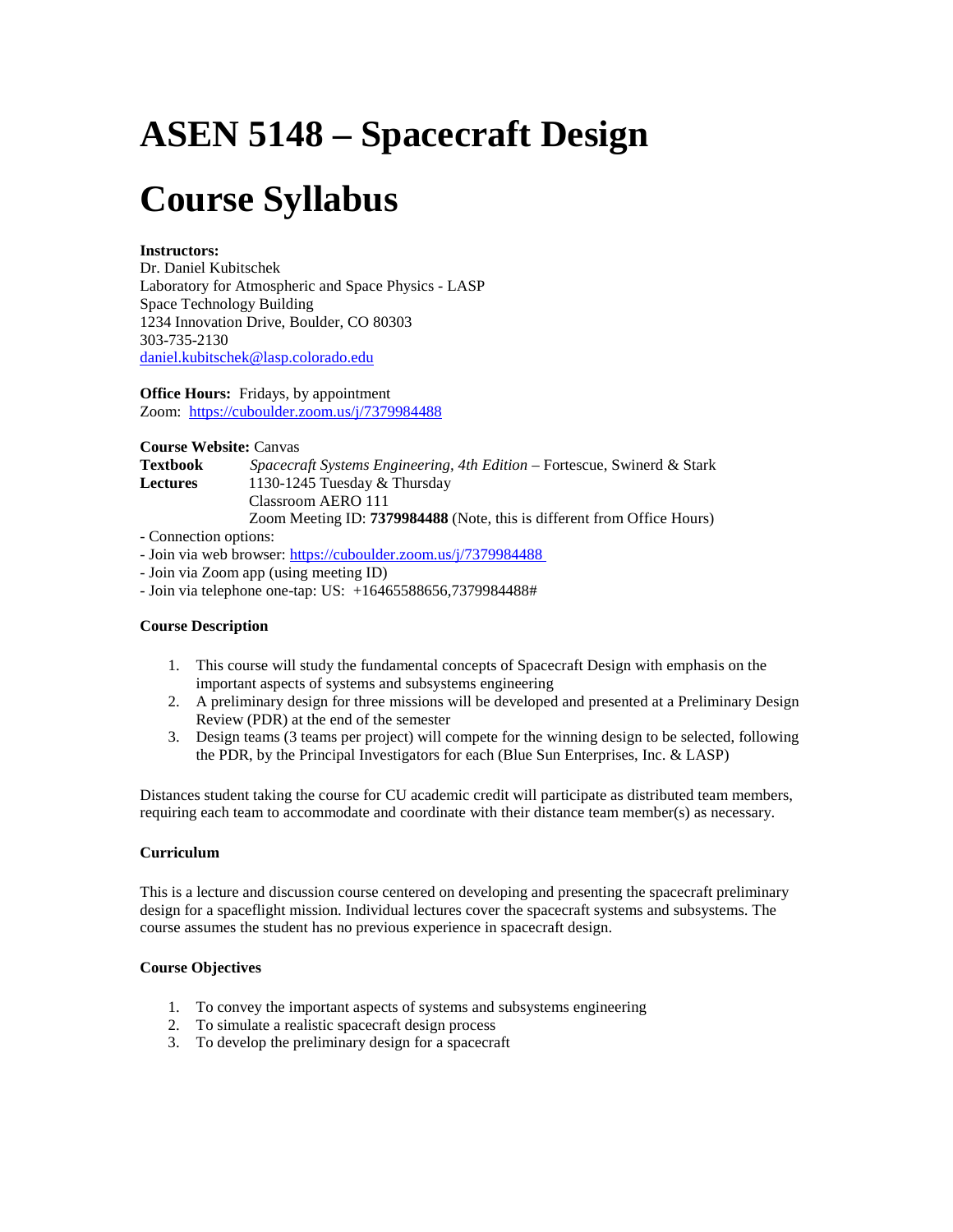#### **Content**

MISSION DESIGN SYSTEMS ENGINEERING COMMAND & DATA HANDLING SUBSYSTEMS POWER & ELECTRICAL SUBSYSTEMS THERMAL SUBSYSTEMS TELECOMMUNICATION SUBSYSTEMS FLIGHT & SIMULATION SOFTWARE SUBSYSTEMS GUIDANCE, NAVIGATION & CONTROL SUBSYSTEMS PROPULSION SUBSYSTEMS STRUCTURES & MECHANISMS SUBSYSTEMS FAULT PROTECTION ASSEMBLY, INTEGRATION & TEST **OPERATIONS** 

#### **Grading**

The course grade will be based on homework, Conceptual Design Review (CoDR) Presentation, Preliminary Design Review (PDR) Presentation, Design Documentation and Principal Investigator Assessment

| Homework                    | 20%   | Late homework submission requires instructor consent |
|-----------------------------|-------|------------------------------------------------------|
| <b>CoDR</b> Presentation    | 20%   | All team members shall present                       |
| <b>PDR/CDR</b> Presentation | 40%   | All team members shall present                       |
| <b>Customer Evaluation</b>  | 20%   |                                                      |
| <b>Bonus</b>                | 5 pts | Winning team for each Project                        |

## **Accommodation for Disabilities**

All faculty assume responsibility for ensuring that their individual courses and content are accessible to all students. Please utilize principles of Universal Design when creating new courses; otherwise, make appropriate alterations to existing material to accommodate students who require assistance. You may contact our Universal Instructional Design Consultant on [the Academic Technology Design TeamLinks to an](http://www.colorado.edu/oit/services/academic-technology/academic-technology-design-team)  [external site.](http://www.colorado.edu/oit/services/academic-technology/academic-technology-design-team) in the Office of Information Technology for more information by calling 303-735-4357 (5-HELP).

Faculty consultations with an Access Coordinator in [Disability ServicesLinks to an](http://www.colorado.edu/disabilityservices/faculty-staff)  [external site.](http://www.colorado.edu/disabilityservices/faculty-staff) serve as an opportunity to provide clarity and guidance regarding the implementation of accommodations and working with students with disabilities. To request an appointment with an Access Coordinator, contact Disability Services at [dsinfo@colorado.edu](mailto:dsinfo@colorado.edu) or 303-492-8671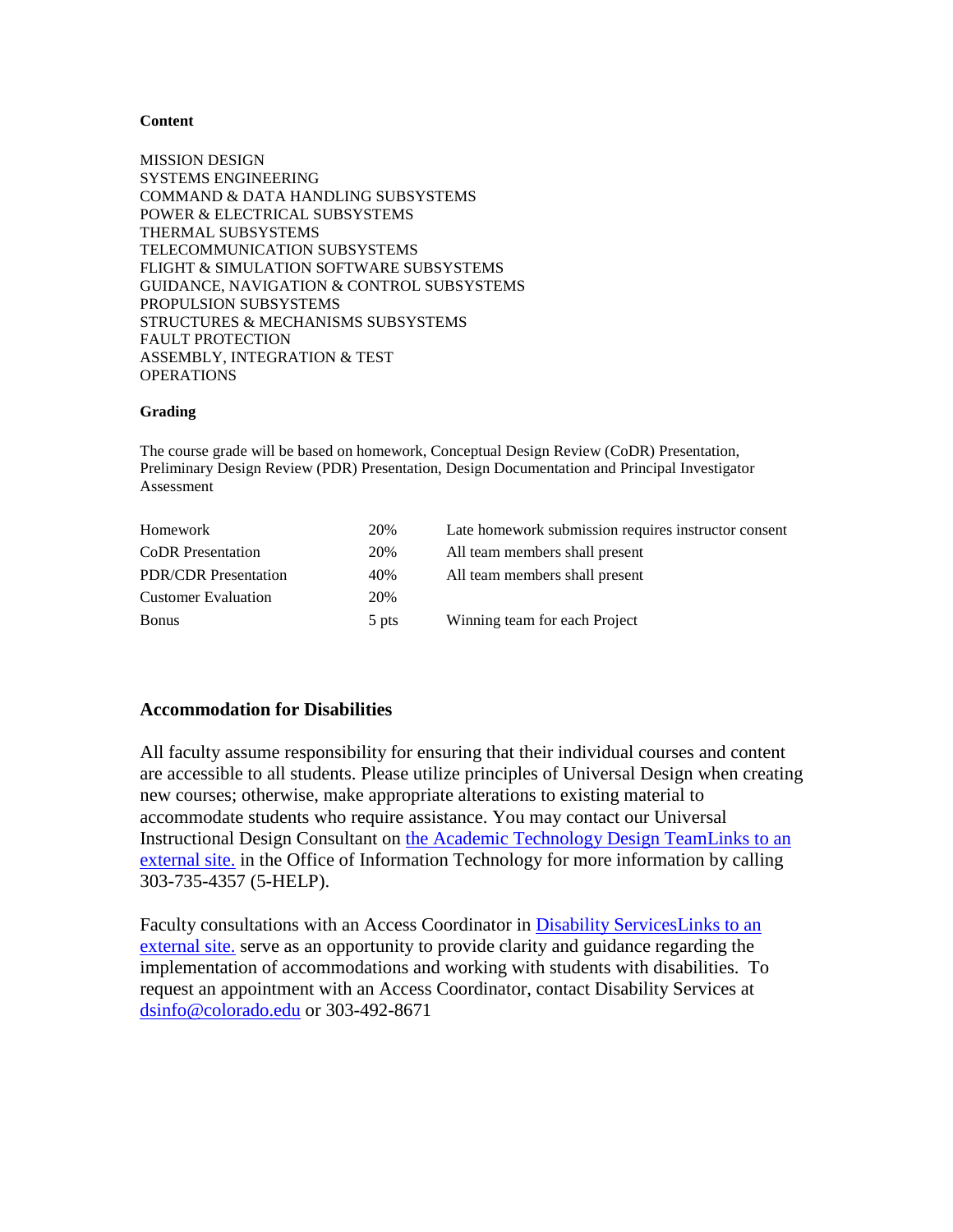## **Disabilities syllabus statement:**

If you qualify for accommodations because of a disability, please submit your accommodation letter from Disability Services to your faculty member in a timely manner so that your needs can be addressed. Disability Services determines accommodations based on documented disabilities in the academic environment. Information on requesting accommodations is located on the [Disability](http://www.colorado.edu/disabilityservices/students)  [Services websiteLinks to an external site..](http://www.colorado.edu/disabilityservices/students) Contact Disability Services at 303-492-8671 or [dsinfo@colorado.edu](mailto:dsinfo@colorado.edu) for further assistance. If you have a temporary medical condition or injury, see [Temporary Medical ConditionsLinks to an external site.](http://www.colorado.edu/disabilityservices/students/temporary-medical-conditions) under the Students tab on the Disability Services website.

# **Classroom Behavior**

Faculty and students should be aware of the campus [Classroom and Course-Related](http://www.colorado.edu/policies/student-classroom-and-course-related-behavior)  [Behavior policyLinks to an external site.](http://www.colorado.edu/policies/student-classroom-and-course-related-behavior) which describes examples of unacceptable classroom behavior and provides information on how to handle such circumstances should they arise. Faculty are encouraged to address the issue of classroom behavior in the syllabus, and to understand their [professional rights and dutiesLinks to an external](http://www.colorado.edu/bfa/sites/default/files/attached-files/PRDJanuary16_2013_0.pdf)  [site..](http://www.colorado.edu/bfa/sites/default/files/attached-files/PRDJanuary16_2013_0.pdf)

## **Classroom behavior syllabus statement:**

Students and faculty each have responsibility for maintaining an appropriate learning environment. Those who fail to adhere to such behavioral standards may be subject to discipline. Professional courtesy and sensitivity are especially important with respect to individuals and topics dealing with race, color, national origin, sex, pregnancy, age, disability, creed, religion, sexual orientation, gender identity, gender expression, veteran status, political affiliation or political philosophy. Class rosters are provided to the instructor with the student's legal name. I will gladly honor your request to address you by an alternate name or gender pronoun. Please advise me of this preference early in the semester so that I may make appropriate changes to my records. For more information, see the policies on [classroom behaviorLinks to an external site.](http://www.colorado.edu/policies/student-classroom-and-course-related-behavior) and the [Student Code of ConductLinks to an external site..](http://www.colorado.edu/osccr/)

# **Honor Code**

The Boulder campus has an [Academic Integrity PolicyLinks to an external site.](http://www.colorado.edu/policies/academic-integrity-policy) and a [student Honor CodeLinks to an external site.;](http://honorcode.colorado.edu/) individual faculty members are expected to familiarize themselves with its tenets and follow the approved procedures should violations be perceived. The campus has been working diligently to make this process work better and to provide guidance on 'gray areas' at the [Honor Code websiteLinks to](http://honorcode.colorado.edu/)  [an external site..](http://honorcode.colorado.edu/)

# **Honor Code syllabus statement:**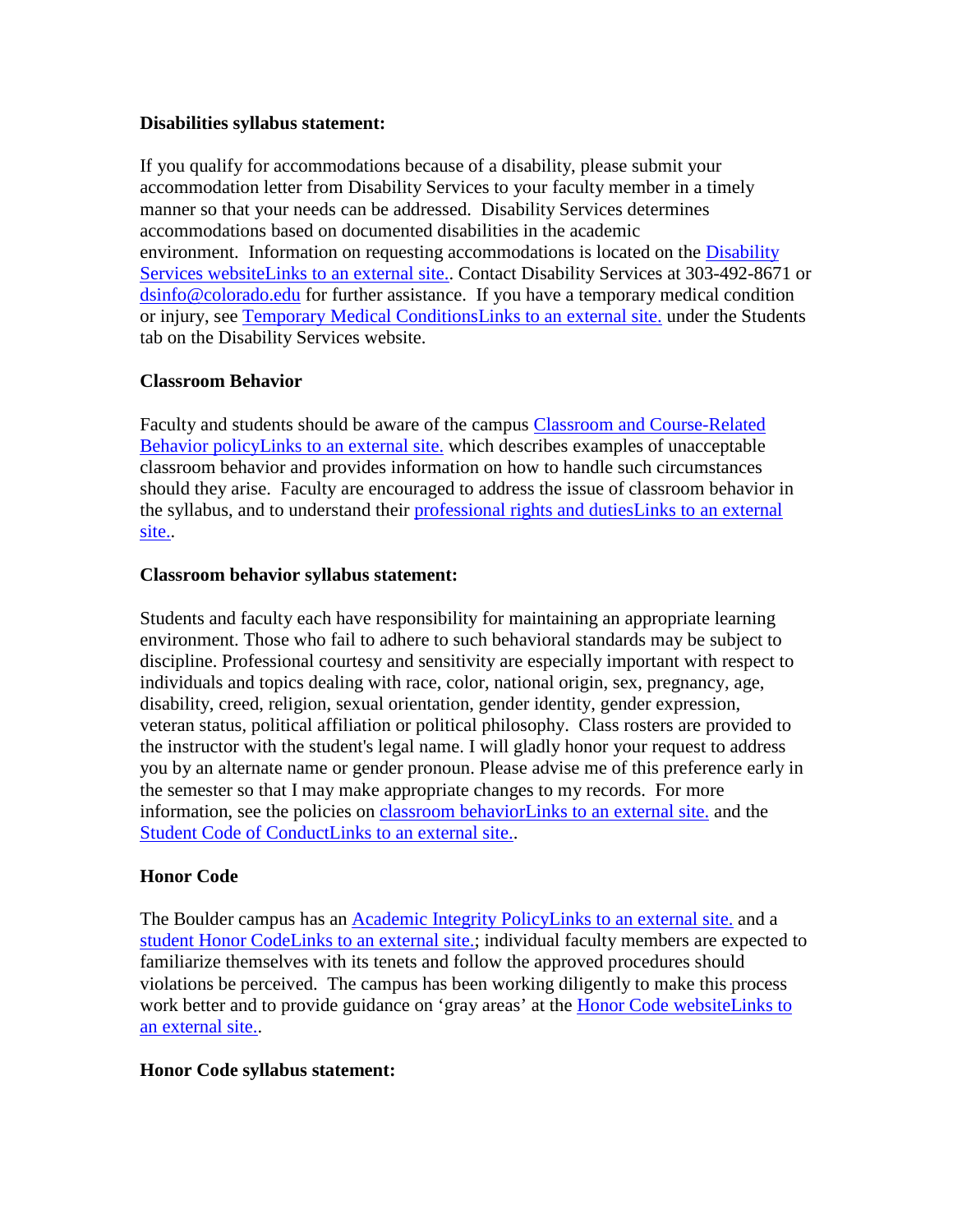All students enrolled in a University of Colorado Boulder course are responsible for knowing and adhering to the Honor Code. Violations of the policy may include: plagiarism, cheating, fabrication, lying, bribery, threat, unauthorized access to academic materials, clicker fraud, submitting the same or similar work in more than one course without permission from all course instructors involved, and aiding academic dishonesty. All incidents of academic misconduct will be reported to the Honor Code [\(honor@colorado.edu\)](mailto:honor@colorado.edu); 303-492-5550). Students who are found responsible for violating the academic integrity policy will be subject to nonacademic sanctions from the Honor Code as well as academic sanctions from the faculty member. Additional information regarding the [Honor Code](https://www.colorado.edu/osccr/honor-code) academic integrity policy can be found at the Honor Code [Office websiteLinks to an external site..](https://www.colorado.edu/osccr/honor-code)

# **Sexual Misconduct, Discrimination, Harassment and/or Related Retaliation**

## **Office of Institutional Equity and Compliance (OIEC) syllabus statement:**

The University of Colorado Boulder (CU Boulder) is committed to fostering a positive and welcoming learning, working, and living environment. CU Boulder will not tolerate acts of sexual misconduct (including sexual assault, exploitation, harassment, dating or domestic violence, and stalking), discrimination, and harassment by members of our community. Individuals who believe they have been subject to misconduct or retaliatory actions for reporting a concern should contact the Office of Institutional Equity and Compliance (OIEC) at 303-492-2127 or [cureport@colorado.edu.](mailto:cureport@colorado.edu) Information about the OIEC, university policies, anonymous reporting [\(Links to an external site.\),](https://cuboulder.qualtrics.com/jfe/form/SV_0PnqVK4kkIJIZnf) and the campus resources can be found on the [OIEC websiteLinks to an external site..](http://www.colorado.edu/institutionalequity/)

Please know that faculty and instructors have a responsibility to inform OIEC when made aware of incidents of sexual misconduct, discrimination, harassment and/or related retaliation, to ensure that individuals impacted receive information about options for reporting and support resources.

## **Religious Holidays**

It is the responsibility of every instructor to explain clearly her or his procedures about absences due to religious observances in the course syllabus so that all students are fully informed, in writing, near the beginning of each semester's classes. [Campus policy](http://www.colorado.edu/policies/observance-religious-holidays-and-absences-classes-andor-exams)  [regarding religious observancesLinks to an external site.](http://www.colorado.edu/policies/observance-religious-holidays-and-absences-classes-andor-exams) states that faculty *must* make reasonable accommodations for students and in so doing, be careful not to inhibit or penalize those students who are exercising their rights to religious observance. Faculty should be aware that a given religious holiday may be observed with very different levels of attentiveness by different members of the same religious group and thus may require careful consideration to the particulars of each individual case.

For more information on the religious holidays most commonly observed by CU Boulder students consult the online interfaith calendar [\(Links to an external site.\).](http://www.interfaith-calendar.org/)